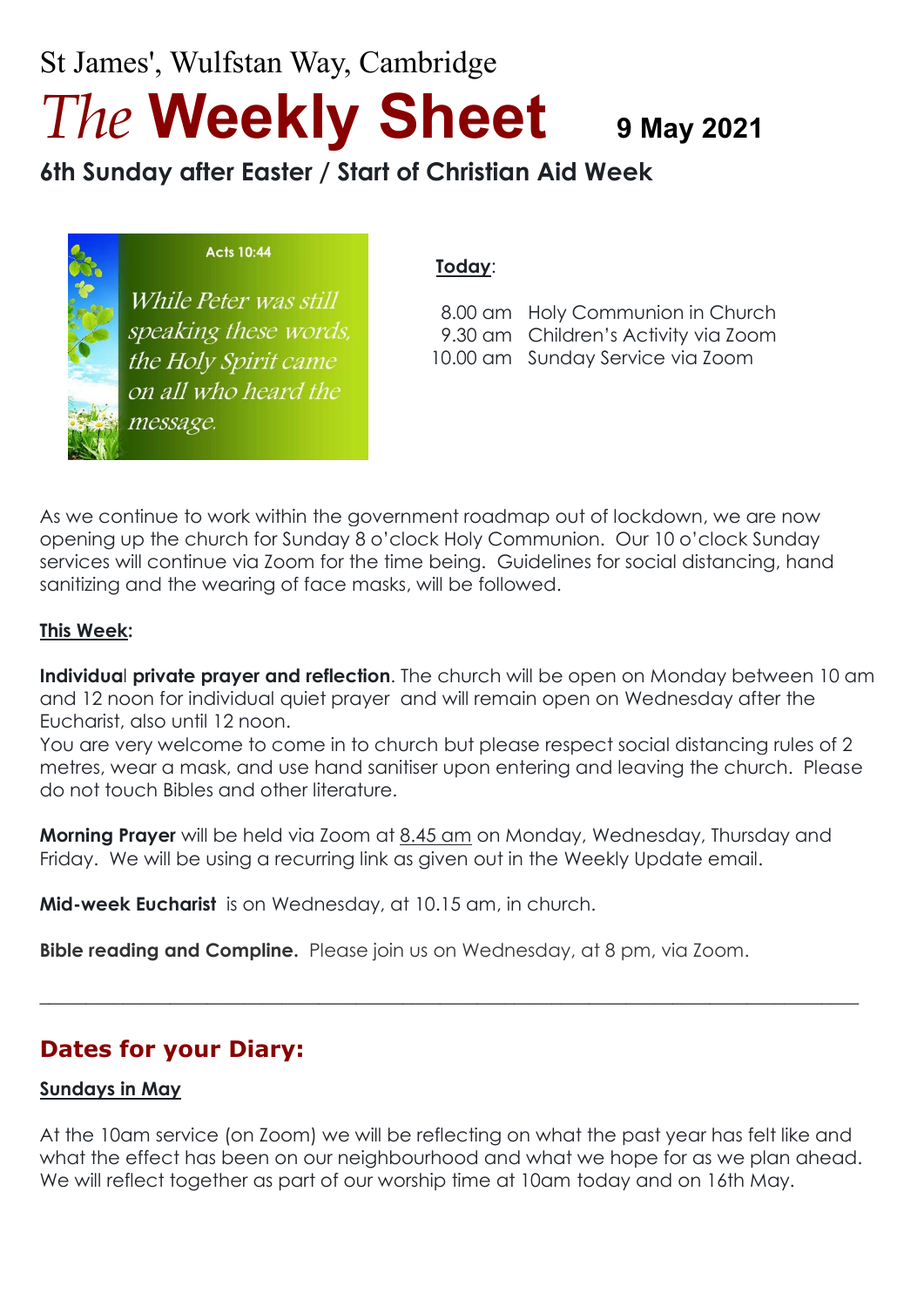### **Collect for today**

Risen Christ, by the lakeside you renewed your call to your disciples: help your Church to obey your command and draw the nations to the fire of your love, to the glory of God the Father.

### **Today's readings are:**

Acts 10.44-end; Psalm 98; 1 John 5.1-6; John 15.9-17

# **Acts 10.44-end**

#### **Gentiles Receive the Holy Spirit**

While Peter was still speaking, the Holy Spirit fell upon all who heard the word. The circumcised believers who had come with Peter were astounded that the gift of the Holy Spirit had been poured out even on the Gentiles, for they heard them speaking in tongues and extolling God. Then Peter said, 'Can anyone withhold the water for baptizing these people who have received the Holy Spirit just as we have?' So he ordered them to be baptized in the name of Jesus Christ. Then they invited him to stay for several days.

 $\_$  , and the set of the set of the set of the set of the set of the set of the set of the set of the set of the set of the set of the set of the set of the set of the set of the set of the set of the set of the set of th

**\_\_\_\_\_\_\_\_\_\_\_\_\_\_\_\_\_\_\_\_\_\_\_\_\_\_\_\_\_\_\_\_\_\_\_\_\_\_\_\_\_\_\_\_\_\_\_\_\_\_\_\_\_\_\_\_\_\_\_\_\_\_\_\_\_\_\_\_\_\_\_\_\_\_\_\_\_\_\_\_\_\_\_\_\_**

 $\_$  , and the set of the set of the set of the set of the set of the set of the set of the set of the set of the set of the set of the set of the set of the set of the set of the set of the set of the set of the set of th

### **Psalm 98**

Sing to the Lord a new song, for he has done marvellous things. His own right hand and his holy arm Have won for him the victory. The Lord has made known his salvation; his deliverance has he openly shown in the sight of the nations. He has remembered his mercy and faithfulness towards the house of Israel, and all the ends of the earth have seen the salvation of our God. Sound praises to the Lord, all the earth; break into singing and make music. Make music to the Lord with the lyre, with the lyre and the voice of melody. With trumpets and the sound of the horn sound praises before the Lord, the King. Let the sea thunder and all that fills it, the world and all that dwell upon it. Let the rivers clap their hands and let the hills ring out together before the Lord, for he comes to judge the earth. In righteousness shall he judge the world and the peoples with equity.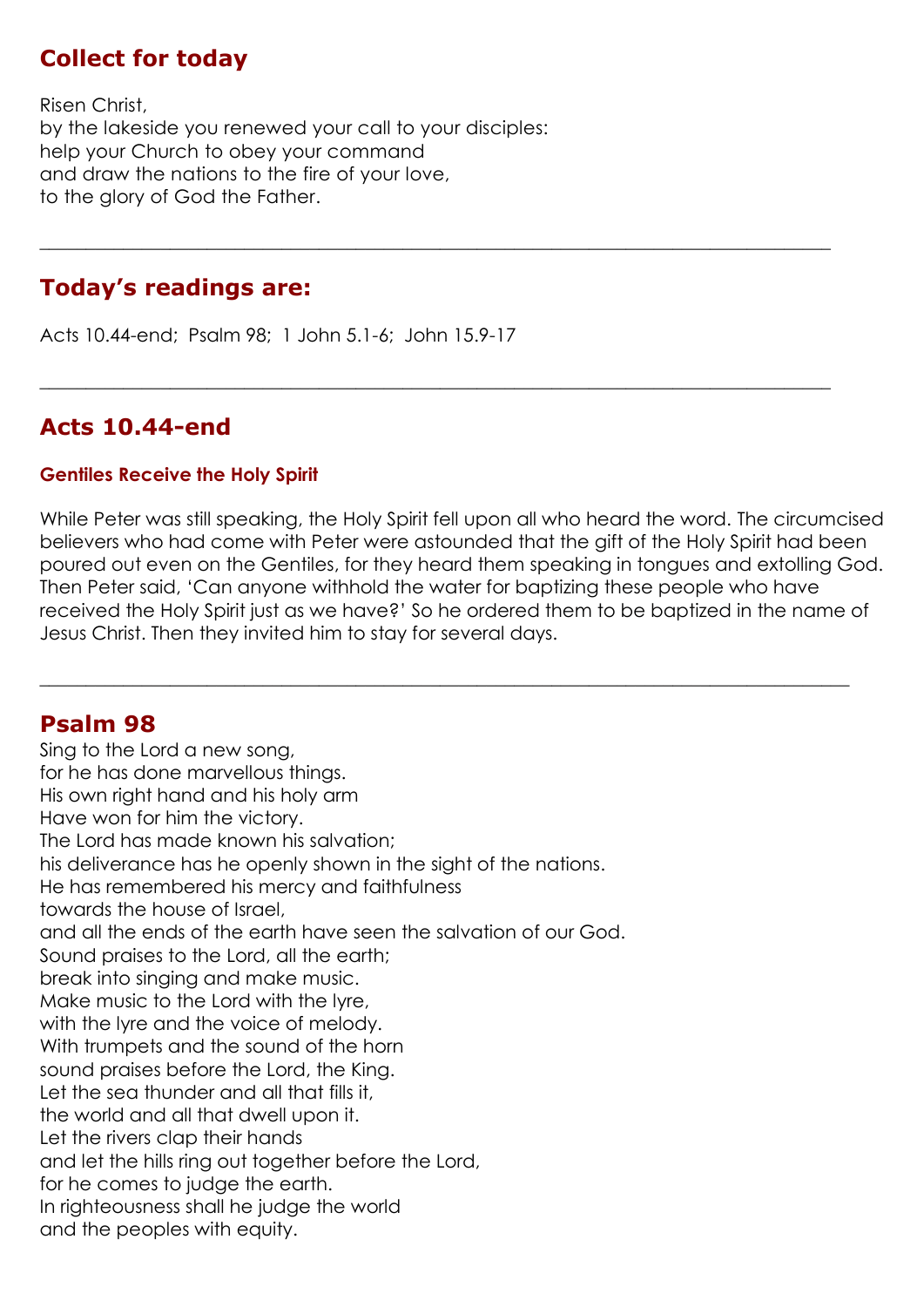### **John 15.9-17**

As the Father has loved me, so I have loved you; abide in my love. If you keep my commandments, you will abide in my love, just as I have kept my Father's commandments and abide in his love. I have said these things to you so that my joy may be in you, and that your joy may be complete.

'This is my commandment, that you love one another as I have loved you. No one has greater love than this, to lay down one's life for one's friends. You are my friends if you do what I command you. I do not call you servants any longer, because the servant does not know what the master is doing; but I have called you friends, because I have made known to you everything that I have heard from my Father. You did not choose me but I chose you. And I appointed you to go and bear fruit, fruit that will last, so that the Father will give you whatever you ask him in my name. I am giving you these commands so that you may love one another.

**\_\_\_\_\_\_\_\_\_\_\_\_\_\_\_\_\_\_\_\_\_\_\_\_\_\_\_\_\_\_\_\_\_\_\_\_\_\_\_\_\_\_\_\_\_\_\_\_\_\_\_**

\_\_\_\_\_\_\_\_\_\_\_\_\_\_\_\_\_\_\_\_\_\_\_\_\_\_\_\_\_\_\_\_\_\_\_\_\_\_\_\_\_\_\_\_\_\_\_\_\_\_\_\_\_\_\_\_\_

## **Readings for next Sunday, 16 May (7th Sunday of Easter)**

Acts 1.15-17, 21-end; Psalm 1; 1 John 5.9-13; John 17.6-19

**Christian Aid Week, 9 – 15 May.** We would still like to support Christian Aid this year and there will be an envelope with the Weekly Sheet if you come to Sunday 8 o'clock and a few in the foyer if you come to the Wednesday mid-week Eucharist. Alternatively there is the option to donate direct at<https://www.christianaid.org.uk/appeals/key-appeals/christian-aid-week>

**Notice of Election for Diocesan Synod.** Election for members to the Diocesan Synod for 2021- 2024 (13 clergy and 9 lay representatives) takes place between 30 April and 1 August. The Notice of Election is displayed on our website under the 'PCC' tab; if any member on our electoral roll wishes to be nominated, please have a word with Steve.

**APCM:** Thank you to everyone who attended our recent on-line APCM Meeting. We are pleased to welcome Paul Cairns, Jon Griffiths, Rachel Shirley, Gordon West and Jennie Brandon as our new PCC members. Our grateful thanks to Pam Butler who stepped down as churchwarden, and also to Bill Broadhurst, Judy Ferrari and Christina Hood, who retired from their three year service on the PCC. Robert Monk continues as our Deanery Synod representative and Bill Broadhurst was elected as our second representative.

If you would like to add your name to our **prayer list of names that appear on the back of the weekly sheet,** please email Caroline (stjameschurchcambridge@yahoo.co.uk). We are currently updating the list and it would be lovely to include the names of newcomers to our congregation but also the names of others who regularly worship with us but may not have forwarded their wish to be included on the list.

**Grass-cutting rota.** Stanley Wilson would like to thank all those who helped with the grass cutting last season. For the coming months, he is asking for new volunteers to join the rota. It is likely to be every 6 weeks (or longer if the numbers increase). The more volunteers we have, the fewer times those on the rota will have to participate. Please get in touch with Stanley by emailing sue@wilsontudorhouse.plus.com – thank you.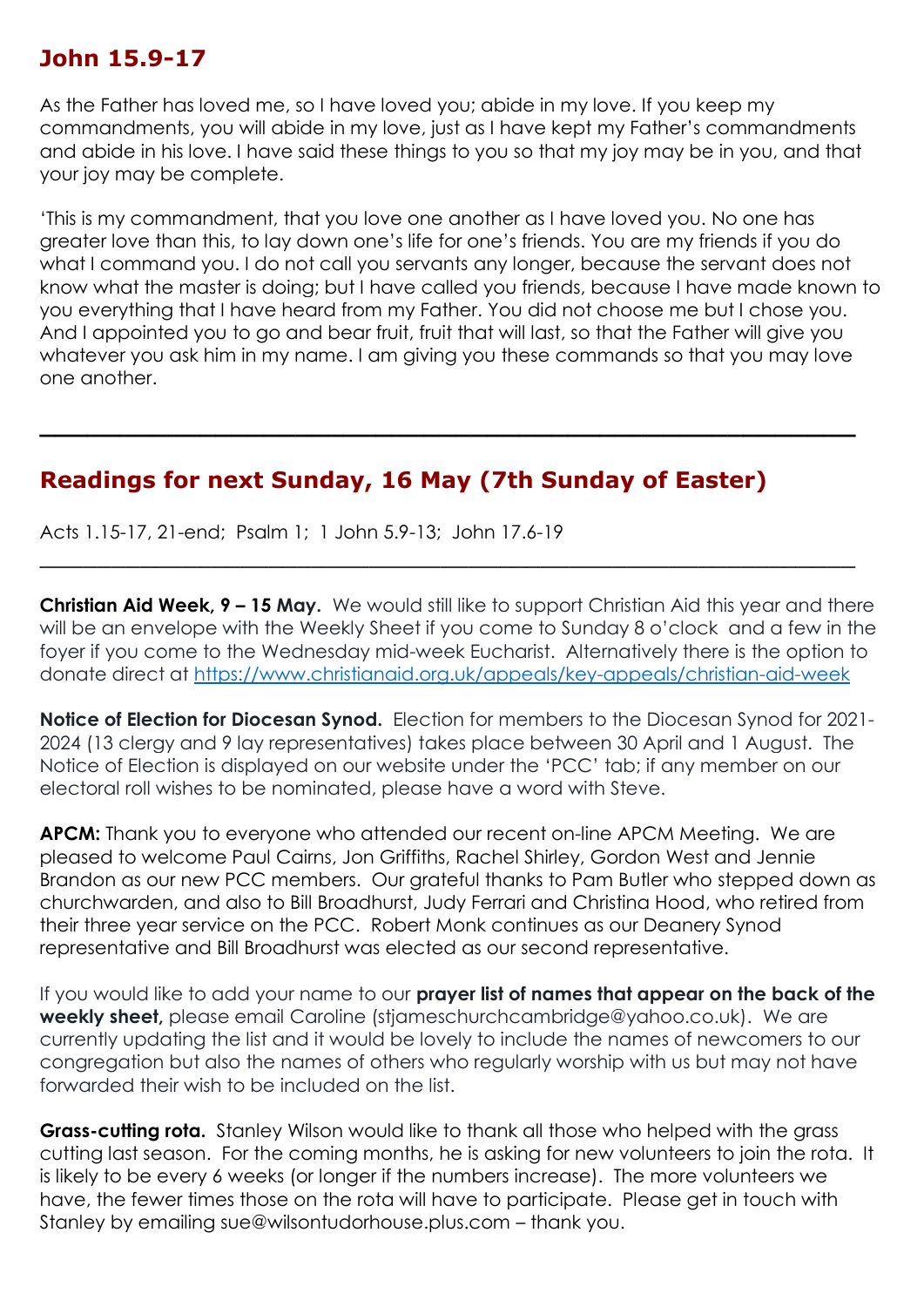**CMS Boxes.** Please hold on to your box until further notice. Thank you.

**Food Hub.** The Food Hub continues to operate on a Saturday morning between 10.30 am and 12.30 pm here at St James'.

The food remains a basic food package ideally for those who are either struggling to pay for provisions or who cannot get to the shops or book an online delivery.

The Food Hub is now able to receive donations again and these should be dropped off at church between 3 and 4 pm on a Friday afternoon. Look on the Queen Edith Community Forum website to find more details about those items most needed - and about how to donate financially. Thank you.

**Caroline** will be working from home on her usual mornings of Monday and Wednesday, and will be in the office on Thursday morning.

**Phone line.** The Church of England central team have supported the release of the Daily Hope phone line. Daily Hope offers music, prayers and reflections as well as full worship services from the Church of England at the end of a telephone line.

The line – which is available 24 hours a day on **0800 804 8044** – has been set up particularly with those unable to join online church services during the period of restrictions in mind. Find out more here - [https://www.churchofengland.org/more/media-centre/coronavirus-covid-](https://www.churchofengland.org/more/media-centre/coronavirus-covid-19-guidance-parishes/daily-hope-phone-line)[19-guidance-parishes/daily-hope-phone-line](https://www.churchofengland.org/more/media-centre/coronavirus-covid-19-guidance-parishes/daily-hope-phone-line)